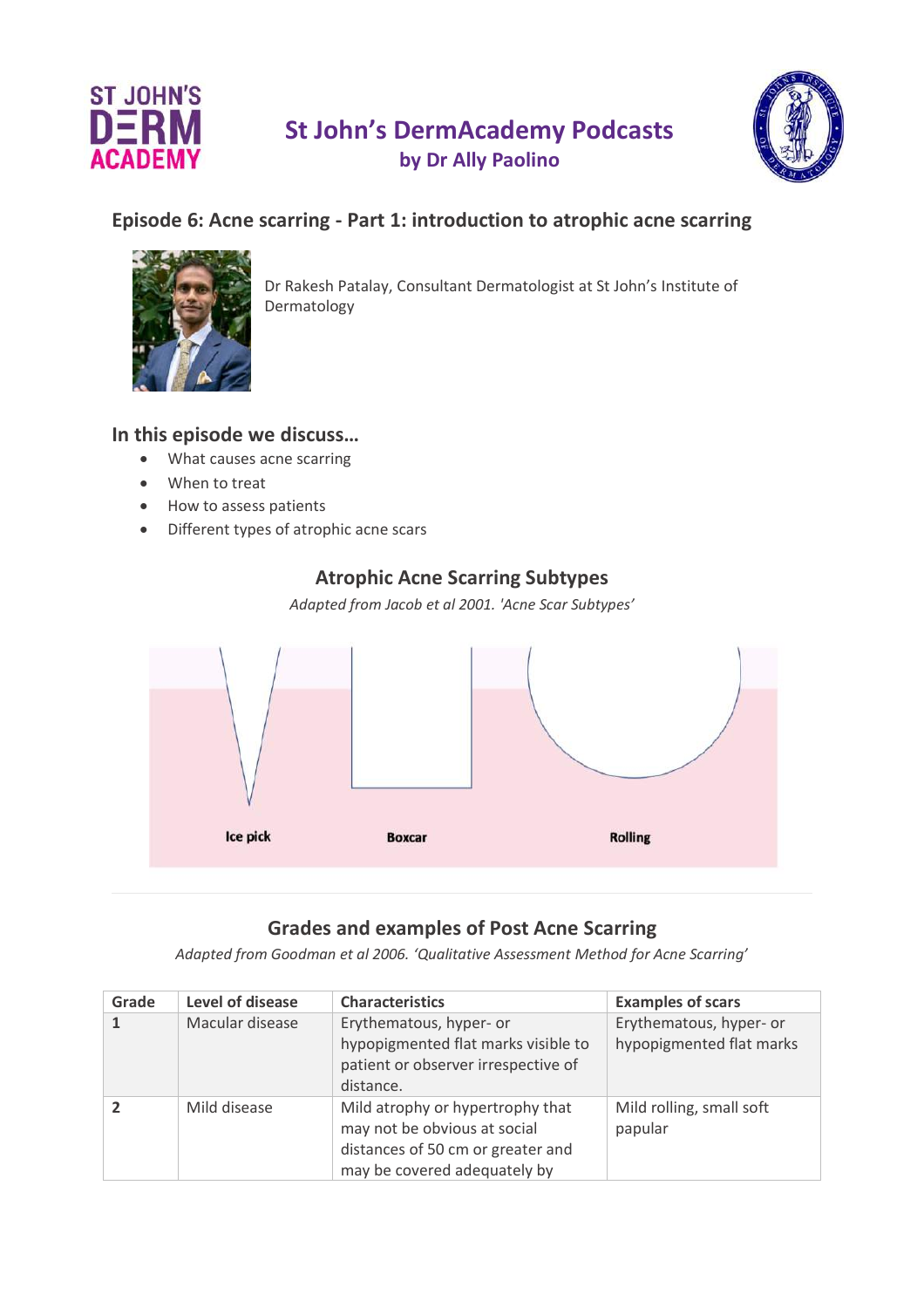|   |                  | makeup or the normal shadow of<br>shaved beard hair in males or normal<br>body hair if extrafacial.                                                                                                                                                                                                            |                                                                                                                                                          |
|---|------------------|----------------------------------------------------------------------------------------------------------------------------------------------------------------------------------------------------------------------------------------------------------------------------------------------------------------|----------------------------------------------------------------------------------------------------------------------------------------------------------|
| 3 | Moderate disease | Moderate atrophic or hypertrophic<br>scarring that is obvious at social<br>distances of 50 cm or greater and is<br>not covered easily by makeup or the<br>normal shadow of shaved beard hair<br>in males or body hair if extrafacial<br>but is still able to be flattened by<br>manual stretching of the skin. | More significant rolling,<br>shallow "box car," mild to<br>moderate hypertrophic or<br>papular scars                                                     |
| 4 | Severe disease   | Severe atrophic or hypertrophic<br>scarring that is obvious at social<br>distances of 50 cm or greater and is<br>not covered easily by makeup or the<br>normal shadow of shaved beard hair<br>in males or body hair (if extrafacial)<br>and is not able to be flattened by<br>manual stretching of the skin.   | Punched out atrophic (deep<br>"box car"), "ice pick",<br>bridges and tunnels, gross<br>atrophy, dystrophic scars<br>significant hypertrophy or<br>keloid |

### **References and further reading:**

### **Acne Scar Assessment**

Jacob CI, Dover JS, Kaminer MS. Acne scarring: A classification system and review of treatment options. Journal of the American Academy of Dermatology. 2001;45(1):109-17.

Goodman GJ, Baron JA. Postacne scarring: a qualitative global scarring grading system. Dermatol Surg. 2006;32(12):1458-66.

Clark AK, Saric S, Sivamani RK. Acne Scars: How Do We Grade Them? American Journal of Clinical Dermatology. 2018;19(2):139-44.

### **Isotretinoin and Treatment**

Spring LK, Krakowski AC, Alam M, Bhatia A, Brauer J, Cohen J, et al. Isotretinoin and Timing of Procedural Interventions: A Systematic Review With Consensus Recommendations. JAMA Dermatology. 2017;153(8):802-9.

### **Treatment Reviews**

Boen M, Jacob C. A Review and Update of Treatment Options Using the Acne Scar Classification System. Dermatol Surg. 2019;45(3):411-22.

Kravvas G, Al-Niaimi F. A systematic review of treatments for acne scarring. Part 1: Non-energybased techniques. Scars, burns & healing. 2017;3:2059513117695312-.

Kravvas G, Al-Niaimi F. A systematic review of treatments for acne scarring. Part 2: Energy-based techniques. Scars, burns & healing. 2018;4:2059513118793420-.